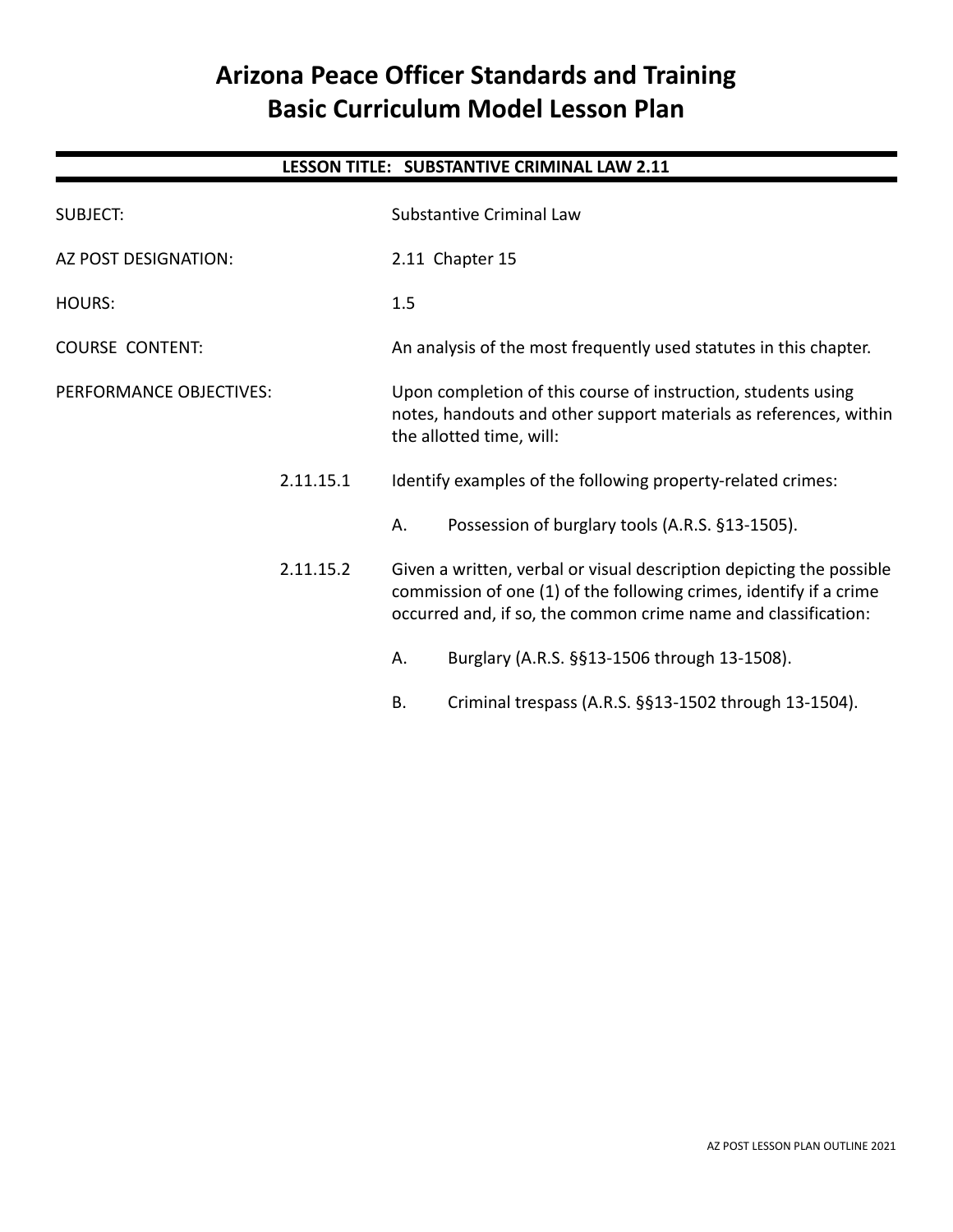| DATE FIRST PREPARED:           | November 2000                                            |                     |  |
|--------------------------------|----------------------------------------------------------|---------------------|--|
| <b>PREPARED BY:</b>            | <b>SME Committee</b>                                     |                     |  |
| <b>REVIEWED - REVISED:</b>     | <b>SME Committee</b>                                     | DATE: May 2002      |  |
| <b>REVIEWED - REVISED:</b>     | <b>SME Committee</b>                                     | DATE: April 2003    |  |
| <b>REVIEWED - REVISED:</b>     | Sgt. George Sloane 13817, TPD                            | DATE: January 2004  |  |
| <b>REVIEWED - REVISED:</b>     | <b>SME Committee</b>                                     | DATE: January 2009  |  |
| <b>REVIEWED - REVISED:</b>     | <b>SME Committee</b>                                     | DATE: October 2012  |  |
| <b>REVIEWED - REVISED:</b>     | <b>SME Committee</b>                                     | DATE: June 2014     |  |
| <b>REVIEWED - REVISED:</b>     | <b>SME Committee</b>                                     | DATE: June 2015     |  |
| <b>REVIEWED - REVISED:</b>     | <b>SME Committee</b>                                     | DATE: December 2016 |  |
| <b>REVIEWED - REVISED:</b>     | <b>SME Committee</b>                                     | DATE: August 2019   |  |
| REVIEWED - REVISED:            | <b>SME Committee</b>                                     | DATE: March 2021    |  |
| <b>REVIEWED - REVISED:</b>     | AZPOST (DocX)                                            | DATE: January 2022  |  |
| AZ POST - APPROVAL:            | Stephen Enteman                                          | DATE: August 2019   |  |
| AZ POST - APPROVAL:            | <b>Mandy Faust</b>                                       | DATE: March 2021    |  |
| AZ POST - APPROVAL:            | Lori Wait                                                | DATE: January 2022  |  |
| <b>INSTRUCTOR REFERENCES:</b>  | A.R.S. Title 13                                          |                     |  |
| <b>CLASS LEVEL:</b>            | Student                                                  |                     |  |
| <b>TRAINING AIDS:</b>          | http://www.azleg.gov/ArizonaRevisedStatutes.asp          |                     |  |
| <b>INSTRUCTIONAL STRATEGY:</b> | Interactive lecture.                                     |                     |  |
| <b>SUCCESS CRITERIA:</b>       | 70% or higher on a written, multiple-choice examination. |                     |  |
| <b>COMPUTER FILE NAME:</b>     | 2-11 Ch 15 Criminal Trespass & Burglary                  |                     |  |
| DATE RELEASED TO SHARE FILE:   | May 27, 2022                                             |                     |  |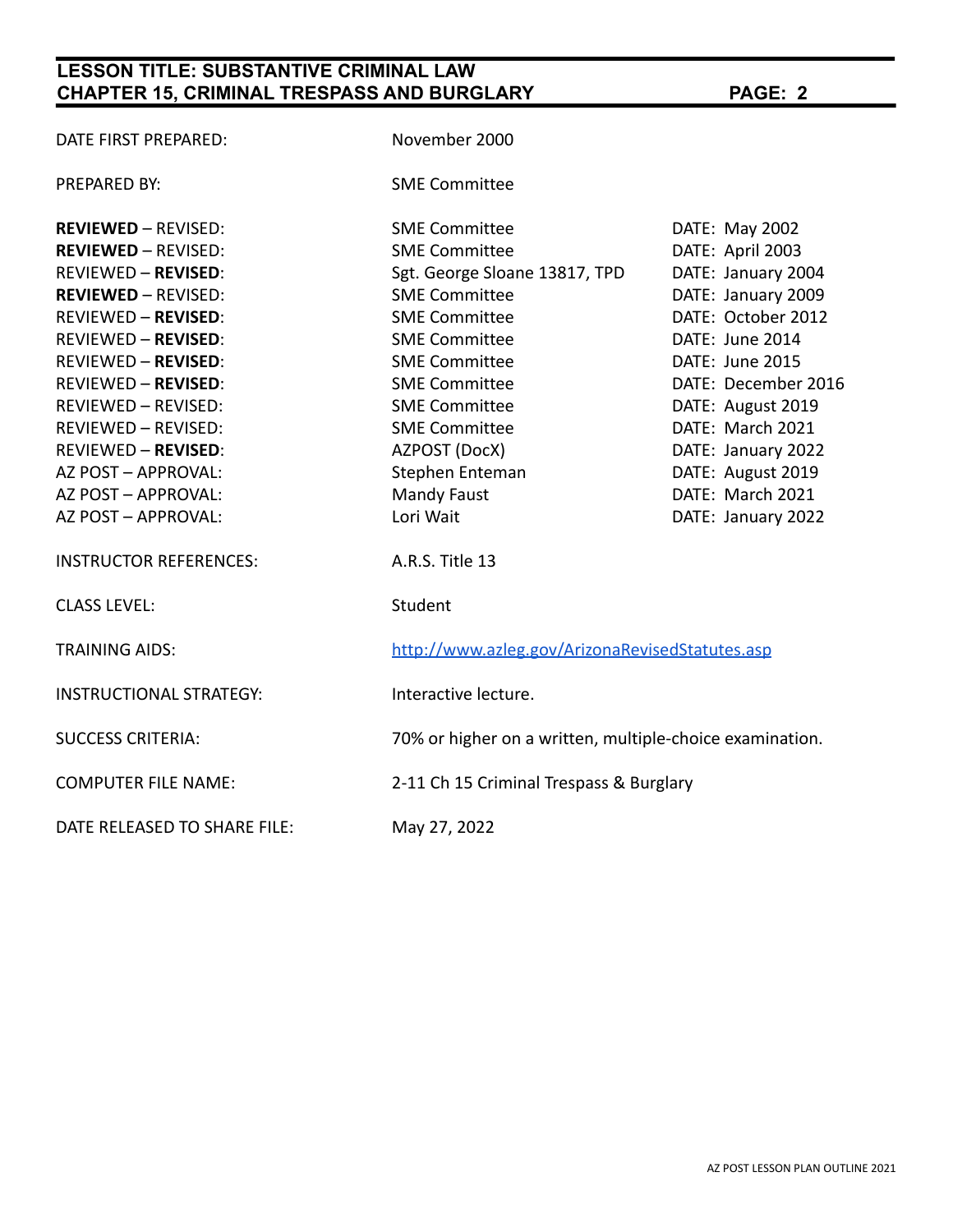### **I. INTRODUCTION**

- A. Instructor (self) introduction.
- B. Preview of performance objectives. *INSTRUCTOR NOTE: Use is taught as a "stand alone" lesson plan.*

#### **II.** §**13-1501 DEFINITIONS**

A. Please note that the definitions on this lesson plan will not be in the same order as presented in Title 13. The order presented here lends itself to a better understanding and an easier flow.

Implied by **P. O. 2.11.15.1A**

**P. O. 2.11.15.2A & B**

- B. All of the definitions presented here and in this chapter of Title 13, are important for statute understanding, interpretation and use.
	- 1. Enter or remain unlawfully this means an act of a person who enters or remains on the premises when such person's intent for so entering or remaining is not licensed, authorized or otherwise privileged except when the entry is to commit theft of merchandise displayed for sale during normal business hours, when the premises are open to the public and the person does not enter any unauthorized areas of the premises. *INSTRUCTOR NOTE: Instructors should discuss ARS* §*33-1378 and the rights of landlords, tenants and guests, and direct students to follow agency policy.*
		- a. It is obvious that if I walk into your house uninvited at 0300 hours, my entry is unlawful.
		- b. If I worked as a clerk at Sears and my hours of employment were from 0700 hours until 1500 hours, my entry into that store at 0300 hours could be unlawful if my intent was to steal, appropriate goods, etc.
	- 2. Entry means the intrusion of any part of any instrument or any part of a person's body inside the external boundaries of a structure or unit of real property. (State v. Decker, 1 CA-CR-14-0238 (01/16) includes entry of a bullet into a residence.)
		- a. This would cover the "smash and grabs" where the suspect throws a rock through a store window, reaches inside and takes goods from the display  $$ he/she has "entered" the structure.
		- b. This would also cover someone using a device like a fishing rod to reach into a store from the outside to retrieve goods.
	- 3. In the course of committing this means any act performed by an intruder from THE MOMENT OF ENTRY TO, AND INCLUDING FLIGHT FROM, THE SCENE OF A CRIME.
	- 4. Structure means any device that accepts electronic or physical currency and that is AZ POST LESSON PLAN OUTLINE 2021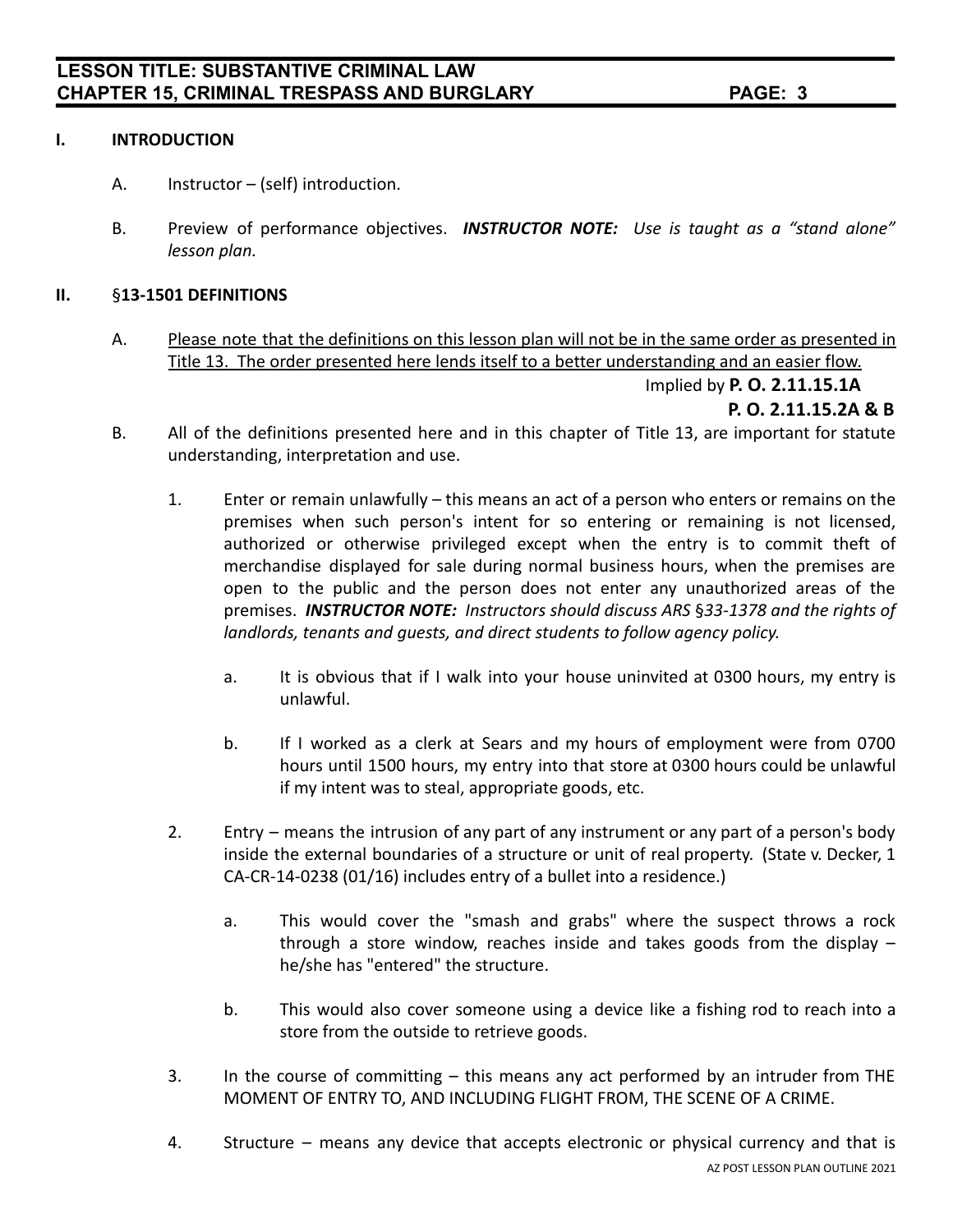used to conduct commercial transactions, any vending machine, or any building, object, vehicle, railroad car or any place with sides and a floor that is separately securable from any other structure attached to it and used for lodging, business, transportation, recreation or storage. *INSTRUCTOR NOTE: Structures are separated into residential and nonresidential structures.*

- 5. Residential structure means any structure, movable or immovable, permanent or temporary, adapted for both human residence and lodging whether occupied or not (this could include tents, travel trailers, etc., under some circumstances).
- 6. For example, if you own a camper shell and have it stored off the truck in your backyard then it would not be a residential structure, but if you put it on your truck and take it camping then it, at that time, becomes a residential structure. *INSTRUCTOR NOTE: State v. Gill, 235 Ariz. 418, 333 P.3d 36 (Ariz. App 2014) A mailbox meets the definition of "nonresidential structure" for the purposes of burglary statute.*
- 7. Nonresidential structure means any structure other than a residential structure.
	- a. Business.
	- b. Storage facilities.
	- c. Church, school, etc. *INSTRUCTOR NOTE: State v. Bon, 236 Ariz 249, 338 p.3d 989 ( Ariz app 2014) Removing property from the bed of a pickup constitutes "entry of a nonresidential structure" for the purposes of the burglary statute.*
- 8. Fenced residential yard means a unit of real property immediately surrounding, or adjacent to, a residential structure and enclosed by a fence, wall, building or similar barrier or any combination thereof.
- 9. Fenced commercial yard means a unit of real property surrounded completely by either fences, walls, buildings or similar barriers or any combination thereof, and zoned for business operations or where livestock, produce or other commercial items are located. *INSTRUCTOR NOTE: The "or" after operations essentially negates the need to show the property is zoned for business operations. It is very important that you do not use the term "residence" when you mean residential structure". A residence is only one (1) type, or an example, of a residential structure.*
- 10. Critical Public Service Facility means:
	- a. A structure or fenced yard that is posted with signage indicating it is a felony to trespass or signage indicating high voltage or high pressure and is used by a rail, bus, air or other mass transit provider, a public or private utility, any municipal corporation, city town or other political subdivision that is organized under state law and that generates, transmits, distributes or otherwise provides natural gas, liquefied petroleum gas, electricity or a combustible substance for a delivery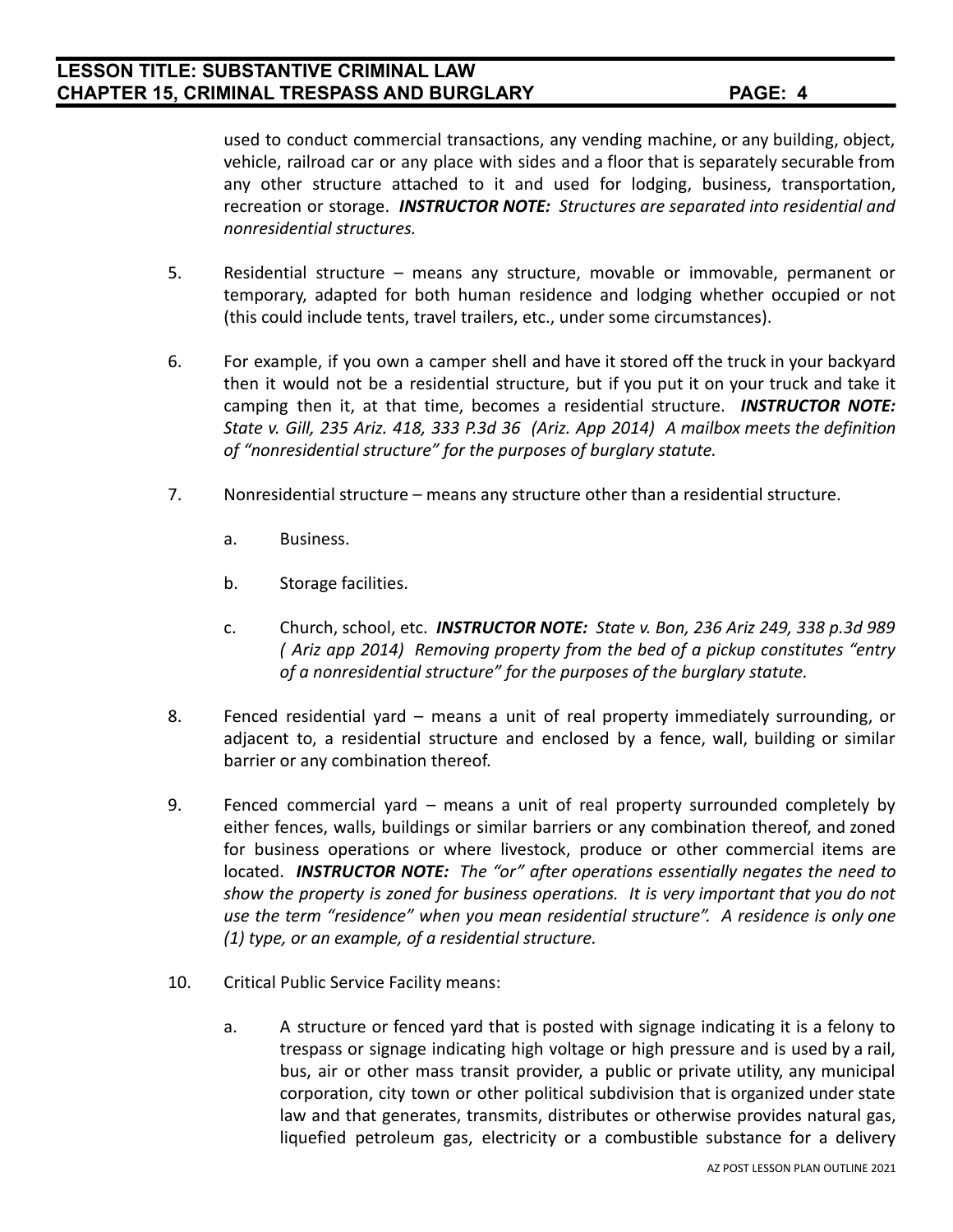system that is not a retail-only facility, a telecommunications carrier or telephone company, a municipal provider as defined in Section §45-561, a law enforcement agency, a public or private fire department or an emergency medical service provider; or

- b. A structure or fenced yard or any equipment or apparatus that is posted with signage indicating it is a felony to trespass or signage indicating high voltage or high pressure and is used to manufacture, extract, transport, distribute or store gas, including natural gas or liquefied petroleum gas, oil, electricity, water or hazardous materials, unless it is a retail-only facility.
- 11. Manipulation Key means a key, device or instrument, other than a key that is designed to operate a specific lock, that can be variably positioned and manipulated in a vehicle keyway to operate a lock or cylinder, including a wiggle key, jiggle key or rocker key.
- 12. Master Key means a key that operates all the keyed locks or cylinders in a similar type or group of locks.
- 13. Vending Machine: Means a machine that dispenses merchandise or service through the means of currency, coin, token, credit card or other non-personal means of accepting payment for merchandise or service received.

## **III.** §**13-1502 – CRIMINAL TRESPASS IN THE THIRD DEGREE P. O. 2.11.15.2B**

- A. A person commits criminal trespass in the third degree by:
	- 1. Knowingly entering, or remaining unlawfully on any REAL PROPERTY after a reasonable request to leave has been given by a law enforcement officer, the owner or any person having lawful control over such property, or reasonable notice prohibiting entry; or by
	- 2. Knowingly entering, or remaining unlawfully on the right of way for tracks, the storage or switching yards or rolling stock (cars) of a railroad company.
- B. Pursuant to subsection A, paragraph 1 of this Section, a request to leave by a law enforcement officer acting at the request of the owner of the property or any other person having lawful control over the property has the same legal effect as a request made by the property owner or other person having lawful control of the property.
- C. This is a misdemeanor
- D. A person then commits this crime by trespassing upon either of these two (2) types of property:
	- 1. Real property.
	- 2. Railroad property.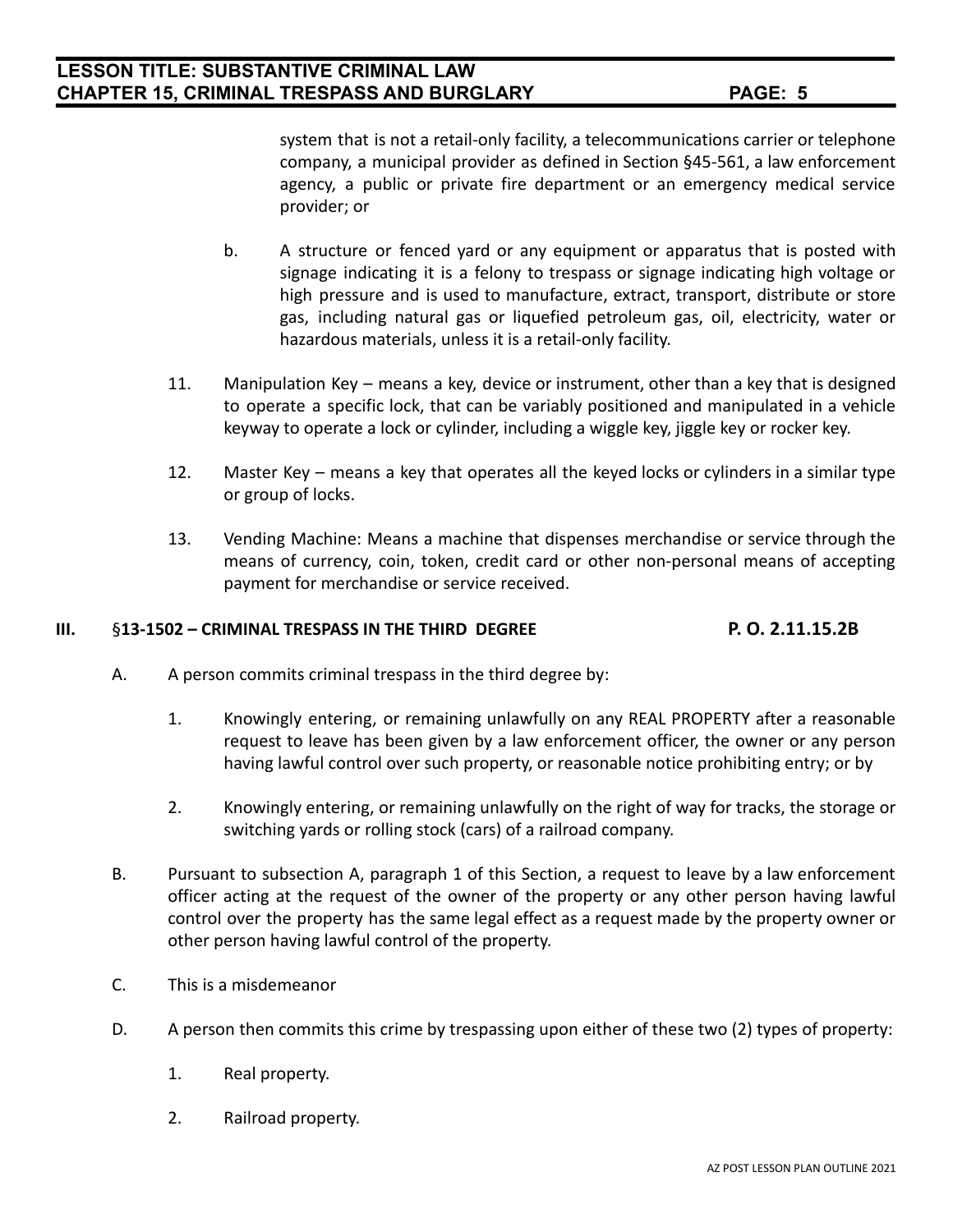- E. Notice that under A. 1., as described above, when trespassing upon real property, there are two (2) provisions.
	- 1. If a person trespasses upon real property (an open field, parking lot, etc.), he/she does NOT automatically commit this crime.
	- 2. Someone must inform him/her that he/she is trespassing and he/she must either refuse to leave or, having been notified in the past, return upon the property. Person can be a police officer per sub section B.
	- 3. However, if there is reasonable notice prohibiting entry (signs), then a person would commit this crime simply by going onto the property and disregarding the signs.
- F. Under A. 2. above, no notice or warning need be given.
- G. Cases from other jurisdictions:
	- 1. "No prosecution may be brought for trespass on unimproved and apparently unused land unless the prosecution can show that notice against trespass was given by posting in a conspicuous manner." (People v. Basch, 1975, 36 N. Y. 2d 154, 365 N.Y.S. 2d 836, 325 N.E. 2d 156.)
	- 2. "Where the defendant had been personally served with written notice barring him from the race track, the defendant, though he purchased an admission ticket, was guilty of criminal trespass when he entered the track premises with the knowledge that he was not licensed or privileged to do so." (People v. Licata, 1971, 28 N.Y. 2d 113, 320 N.E.S. 2d 53, 268 N.E. 2d 787)

### **IV.** §**13-1503 – CRIMINAL TRESPASS IN THE SECOND DEGREE P. O. 2.11.15.2B**

- A. A person commits criminal trespass in the second degree by:
	- 1. Knowingly entering, or remaining unlawfully in or on, a non-residential structure; or
	- 2. Knowingly entering, or remaining unlawfully in any fenced commercial yard.
- B. Criminal trespass in the second degree is a misdemeanor.
- C. A person commits this crime by trespassing upon two (2) types of property:
	- 1. Non-residential structures (do not say businesses because a business is only one (1) type of an example of a non-residential structure).
	- 2. Fenced commercial yard.
- D. Make sure you understand the two (2) important definitions used here: Non-residential AZ POST LESSON PLAN OUTLINE 2021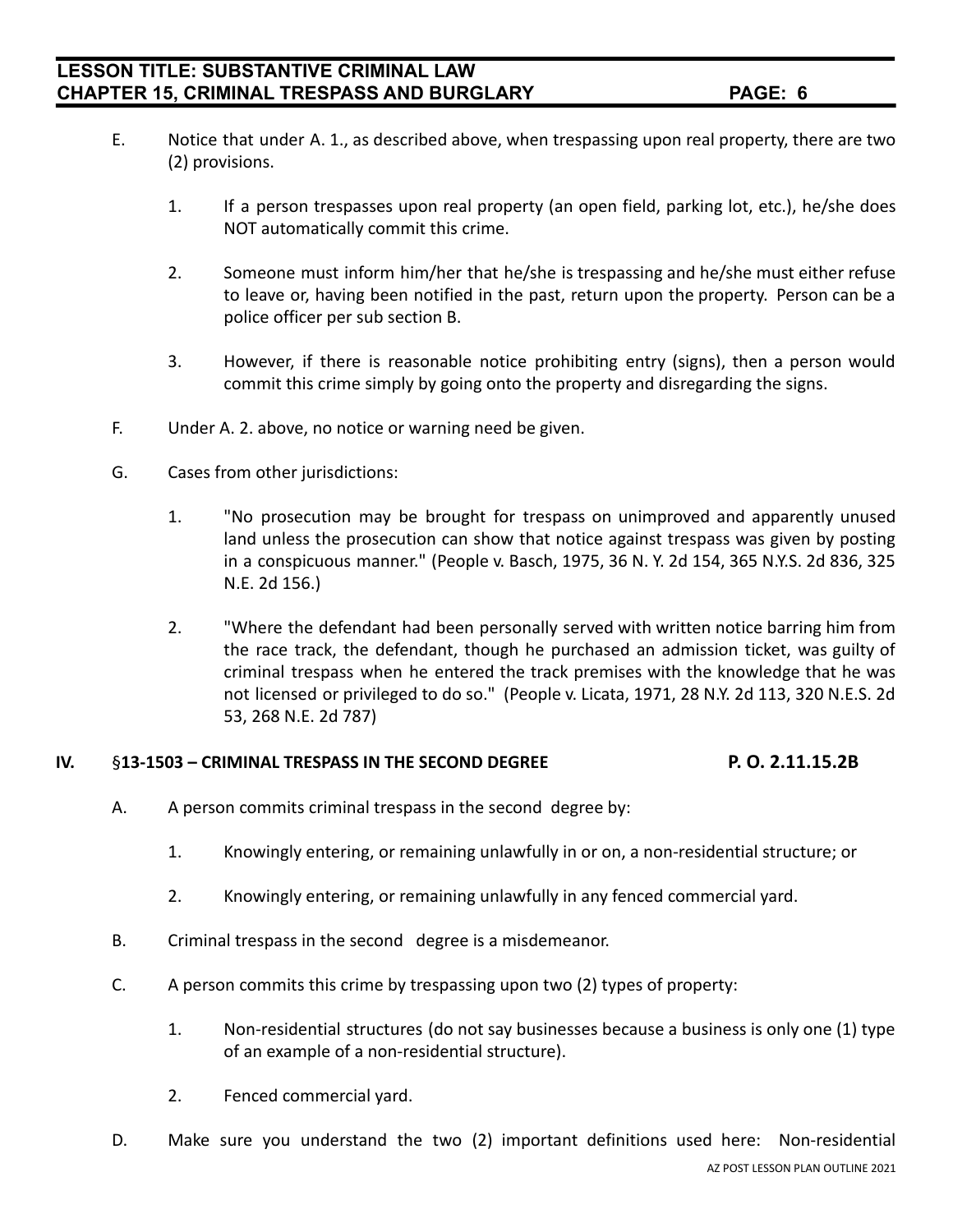structure and fenced commercial yard.

E. "Facts that the defendant had received prior warning that entry to the tenth floor of a department store was forbidden during non-business hours, and that the defendant was again apprehended on the tenth floor during non-business hours 27 days after receipt of such warning constituted proof beyond a reasonable doubt that the defendant had committed the offense of criminal trespass (in the 2nd degree)." (People v. Morgan, 195, 33 lll App. 3d 41, N.E. 2d 400)

### **V.** §**13-1504 – CRIMINAL TRESPASS IN THE FIRST (1ST) DEGREE P. O. 2.11.15.2B**

- A. A person commits criminal trespass in the first (1st) degree by:
	- 1. Entering, or remaining unlawfully in or on, a residential structure; or
	- 2. Entering, or remaining unlawfully in, a fenced residential yard; or
	- 3. Entering any residential yard (fenced or not) and without lawful authority looking into the residential structure thereon in reckless disregard of infringing on the inhabitant's right of privacy; or
	- 4. Entering unlawfully on real property subject to a valid mineral claim or lease with the intent to hold, work, take or explore for minerals on such claim or lease (claim jumping); or
	- 5. Entering, or remaining unlawfully on, the property of another and burning, defacing, mutilating or otherwise desecrating a religious symbol or other religious property of another without the express permission of the owner of the property.
	- 6. Entering or remaining unlawfully in or on a critical public service facility.
- B. NOTE THAT THERE ARE THREE (3) FELONY CRIMINAL TRESPASS PARAGRAPHS:
	- 1. Under A. 1. above, trespassing in or on a residential structure is a felony. Note that a prowler ON a residential structure has committed a felony.
	- 2. Under A. 5. above, trespassing upon the property of another and without permission damaging a religious symbol, is a felony offense.
	- 3. Under A.6 above, trespass in or on a critical public service facility would be a felony offense.
	- 4. Violation of paragraphs 2, 3 and 4 are misdemeanors. *INSTRUCTOR NOTE: The yard does not have to be fenced and it is not necessary that anyone actually be home when this occurs.*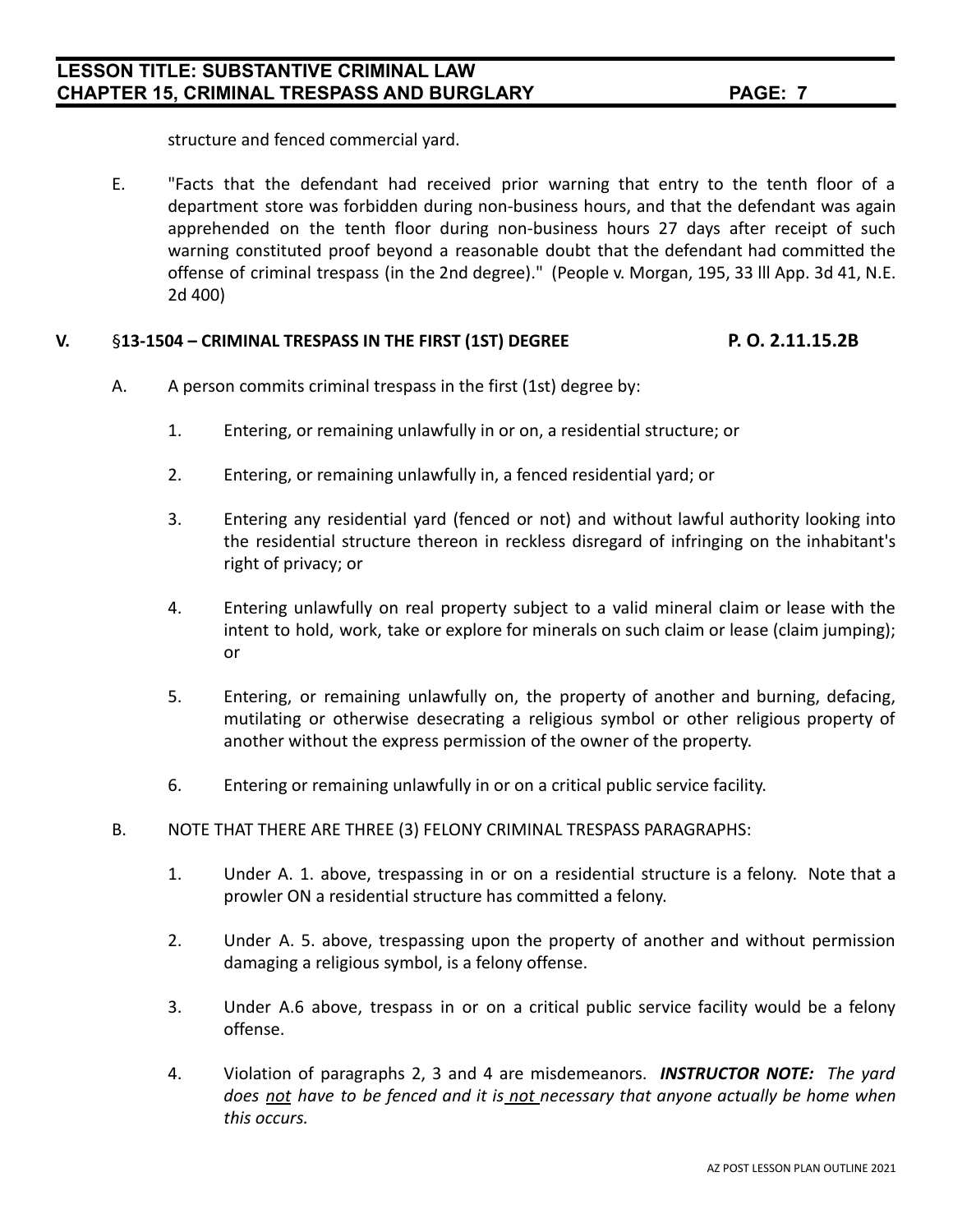#### **VI.** §**13-1505 – POSSESSION OF BURGLARY TOOLS; MASTER KEYS; MANIPULATION KEYS**

#### **P. O. 2.11.15.1A**

- A. A person commits possession of a burglary tool by possessing any explosive, tool, instrument or other article adapted or commonly used for committing any form of burglary as defined in the burglary statutes and intending to use, or permit the use of, such an item in the commission of a burglary.
- B. A person also commits this crime by buying, selling, transferring, possessing or using a motor vehicle manipulation key or master key.
- C. Possession of burglary tools is always considered a felony offense.
- D. Note that in order to arrest someone for violating this statute, you would have to be able to show two (2) circumstances:
	- 1. That the person actually possessed the tool, instrument, device, etc., and
	- 2. That the person intended to use, or permit the use of, that tool, device, etc., IN THE COMMISSION OF A BURGLARY.
- E. Note that the prohibition against possession, use, etc., of manipulation or master keys does not apply to a person who uses the key in the course of the person's lawful business or occupation or to the transfer, possession or use of no more than one (1) manipulation key, unless the key is transferred, possessed or used with the intent to commit any theft or felony.

#### **VII.** §**13-1506 – BURGLARY IN THE THIRD (3RD) DEGREE P. O. 2.11.15.2A**

- A. A person commits burglary in the third (3rd) degree by entering, or remaining unlawfully in or on, A NON-RESIDENTIAL STRUCTURE or in a FENCED COMMERCIAL OR RESIDENTIAL YARD with the intent to commit ANY THEFT OR ANY FELONY THEREIN; or by making entry into any part of a motor vehicle by means of a manipulation key or master key, with the intent to commit any theft or felony in the motor vehicle.
- B. This is a felony.
- C. It is important to note the three (3) structures or types of property involved here:
	- 1. Non-residential structure.
	- 2. Fenced commercial yard.
	- 3. Fenced residential yard (the term fenced is applied to both commercial and residential).
- D. Also, it is important to note that the difference between trespass and burglary is the phrase "with the intent to commit any theft or felony therein."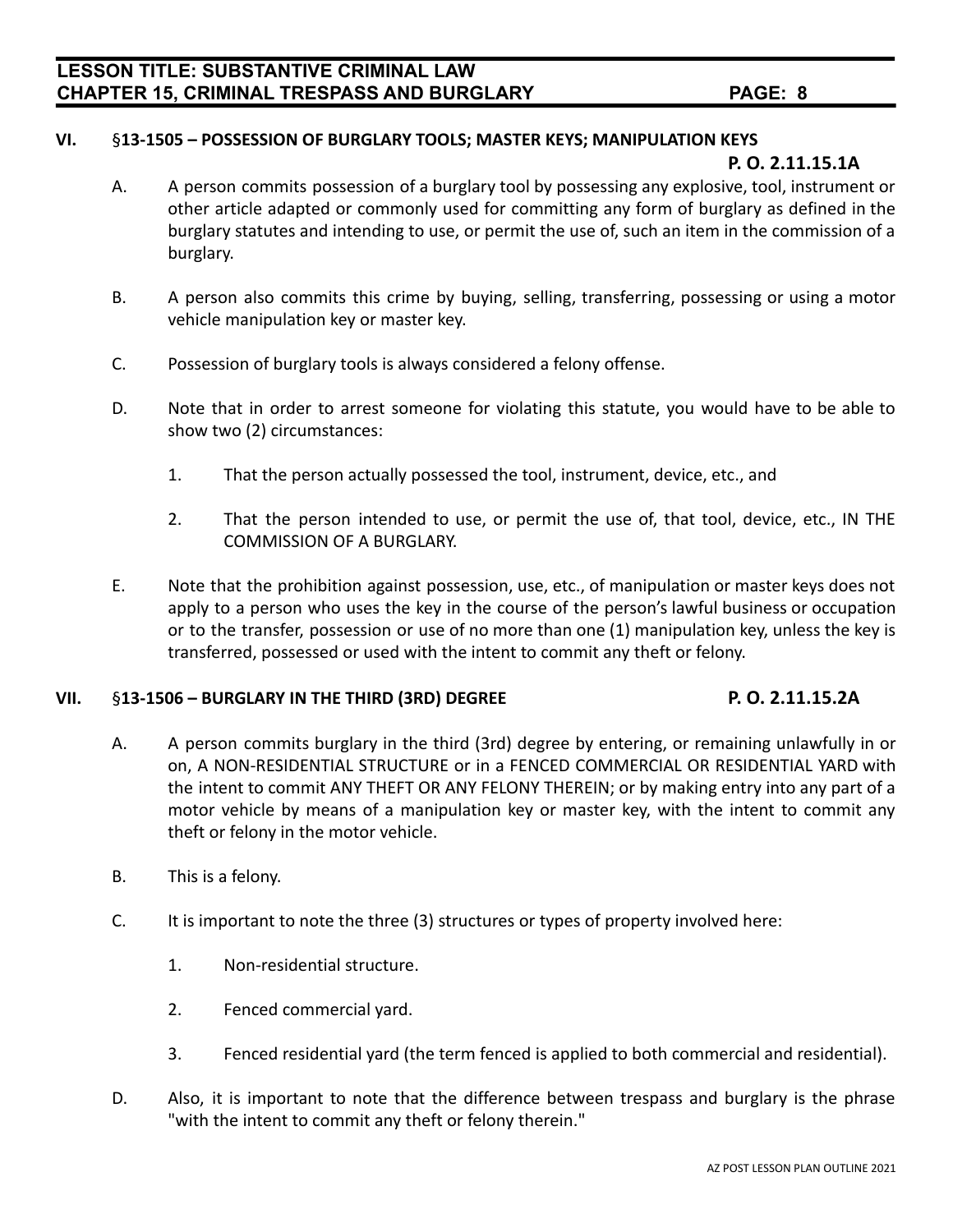- 1. This term also leaves a lot open as far as charges go.
- 2. For example, if a person goes into a business with the intent to commit arson, then he/she has at least committed burglary because he/she entered with the intent to commit a felony.
- E. Since a motor vehicle fits the definition of a "non residential structure," a person who goes into a vehicle and steals the stereo from the dash has committed burglary in the third (3rd) degree.
- F. Burglary does not require a "breaking" in, all it requires is an unlawful entry or remaining; therefore, burglary could be committed by the suspect entering an unlocked or even open door or window.

### **VIII.** §**13-1507 – BURGLARY IN THE SECOND (2ND) DEGREE P. O. 2.11.15.2A**

- A. A person commits burglary in the second (2nd) degree by entering, or remaining unlawfully in or on, a residential structure with the intent to commit any theft or any felony therein.
- B. This is a felony.
- C. The only type of property we are concerned with here is a residential structure.
- D. "Theft of any article is unnecessary to complete the offense of burglary." Ealey v. Georgia, 139 Ga. App. 604 229 S.E.2d 86 (1976).
- E. This is important because it says that all we have to show is the INTENT to commit a theft or felony; we do not have to show that the suspect actually took property.

### **IX.** §**13-1508 – BURGLARY IN THE FIRST (1ST) DEGREE P. O. 2.11.15.2A**

- A. A person commits burglary in the first (1st) degree if he/she OR AN ACCOMPLICE commits any burglary and knowingly possesses any EXPLOSIVES, A DEADLY WEAPON OR DANGEROUS INSTRUMENT in the course of committing any theft or any felony.
- B. This is the most serious burglary and is considered a felony if the burglary is committed in or on a non-residential structure or fenced commercial yard and a felony if committed in or on a residential structure.
- C. Note that we must show that the suspect or an accomplice was armed with any of three (3) things:
	- 1. Explosives.
	- 2. Deadly weapon.
	- 3. Dangerous instruments.